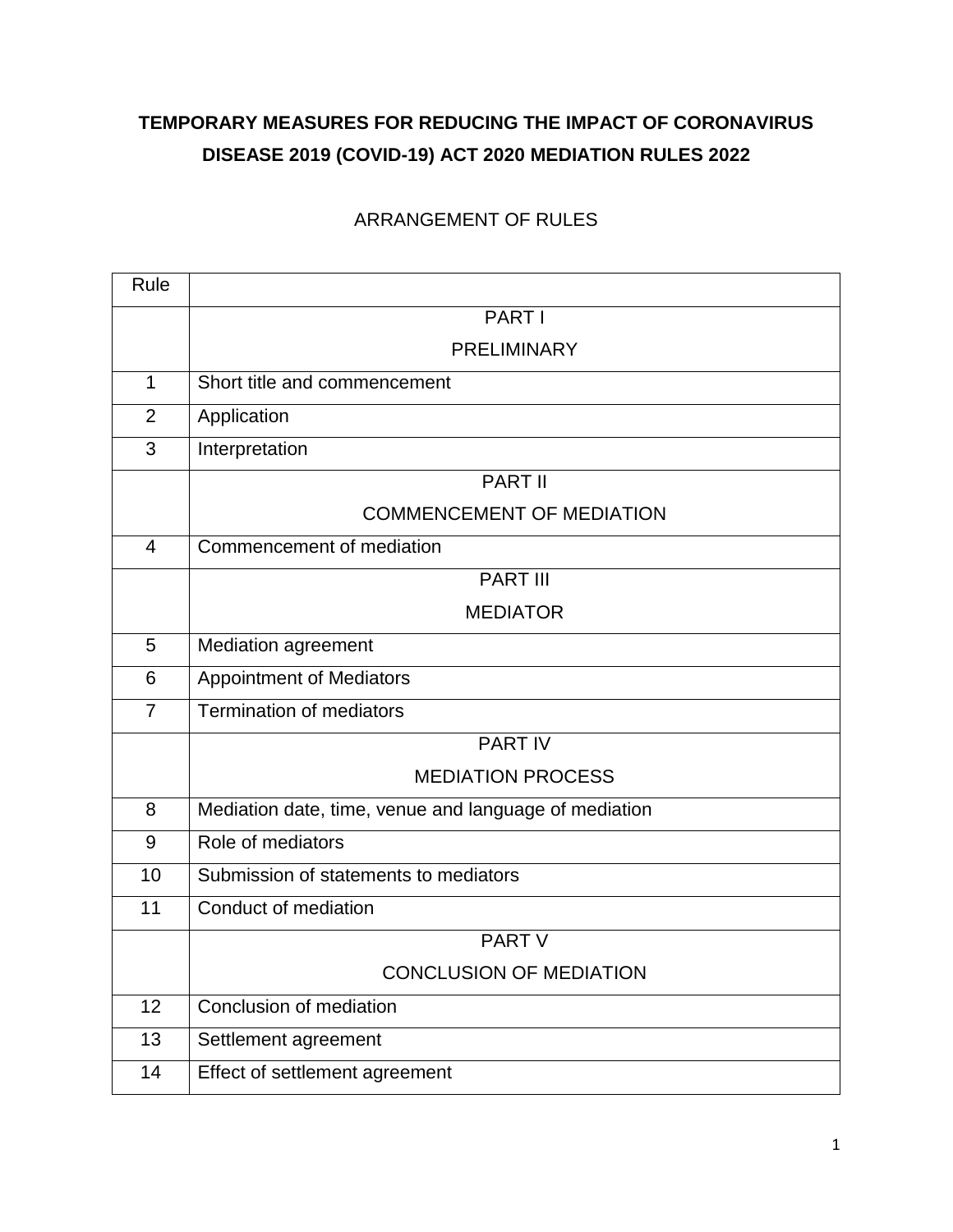|    | <b>PART VI</b>                           |  |  |  |  |  |
|----|------------------------------------------|--|--|--|--|--|
|    | <b>CONFIDENTIALITY AND PRIVILEGE</b>     |  |  |  |  |  |
| 15 | Confidentiality                          |  |  |  |  |  |
| 16 | Privilege                                |  |  |  |  |  |
|    | <b>PART VII</b>                          |  |  |  |  |  |
|    | <b>MISCELLANEOUS</b>                     |  |  |  |  |  |
| 17 | Costs                                    |  |  |  |  |  |
| 18 | Liability of mediators                   |  |  |  |  |  |
| 19 | Protection for public officers of PMC-19 |  |  |  |  |  |
| 20 | Repeal and savings                       |  |  |  |  |  |

THE Rules to determine the mediation process which includes the appointment of a mediator, role of a mediator, conduct of mediation and conclusion of mediation pursuant to subsection 9(2) Temporary Measures for Reducing the Impact of Coronavirus Disease 2019 (COVID-19) Act 2020 [*Act 829*],

**DETERMINED** by the Minister charged with the responsibility for law.

### PART I

### PRELIMINARY

### **1. Short title and commencement**

- 1.1 These Rules may be cited as the Mediation Rules 2022.
- 1.2 These Rules come into operation on 1 January 2022.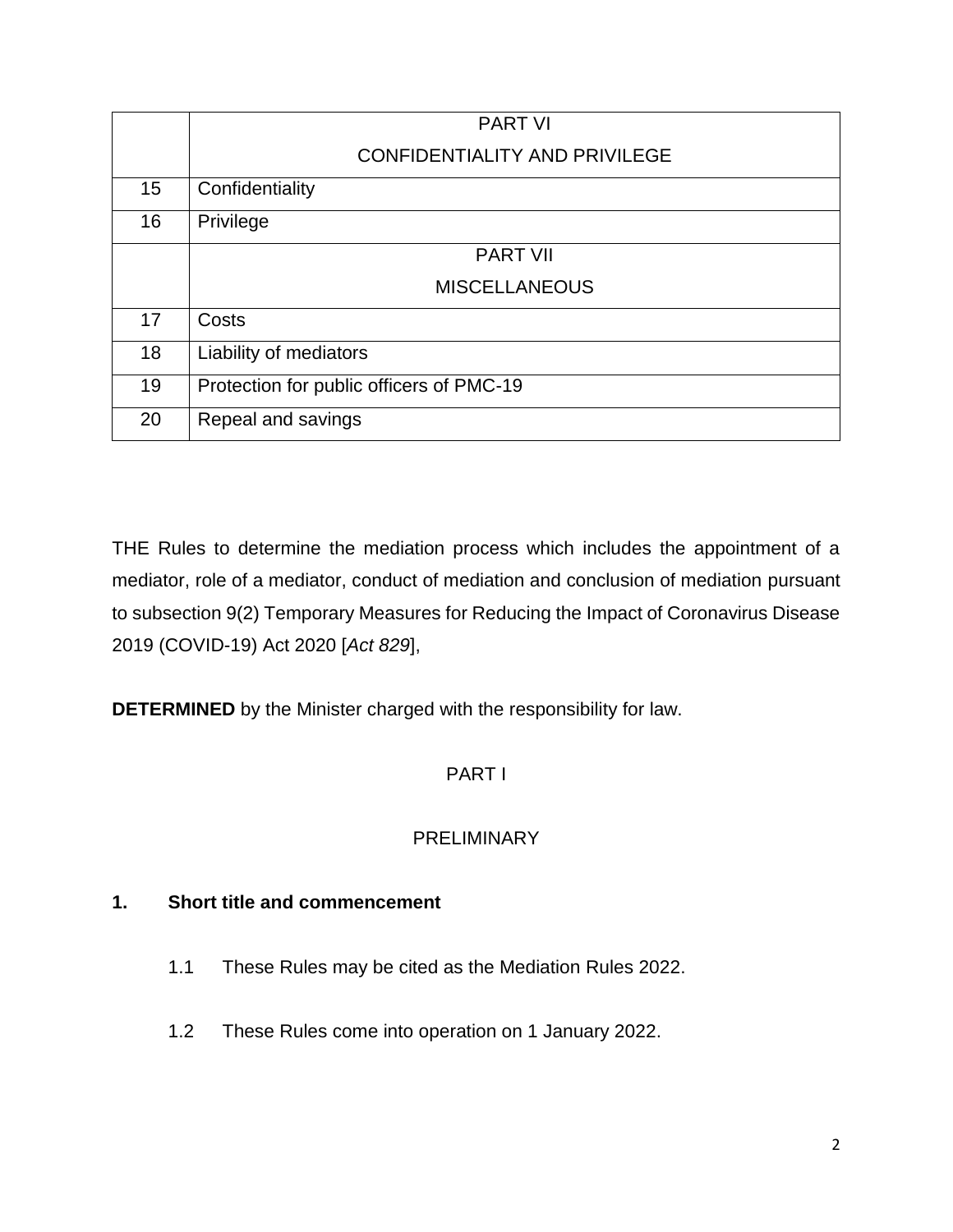### **2. Application**

2.1 These Rules shall apply to any dispute in respect of any inability of any party or parties to perform any contractual obligation arising from any contract due to the measures prescribed, made or taken under the Prevention and Control of Infectious Diseases Act 1988 [*Act 342*] to control or prevent the spread of COVID-19.

### **3. Interpretation**

- 3.1 In these Rules, unless the context otherwise requires--
	- "Act" means the Temporary Measures for Reducing the Impact of Coronavirus Disease 2019 (COVID-19) Act 2020 [*Act 829*];
	- "PMC-19" means a mediation institution established by the Government as mediation centre under Bahagian Hal Ehwal Undang-Undang, Jabatan Perdana Menteri, and the Mediation Rules are adopted;
	- "PMC-19 System" means an online system provided by PMC-19 for the application and management of mediation service;
	- "Minister" means the Minister charged with the responsibility for law;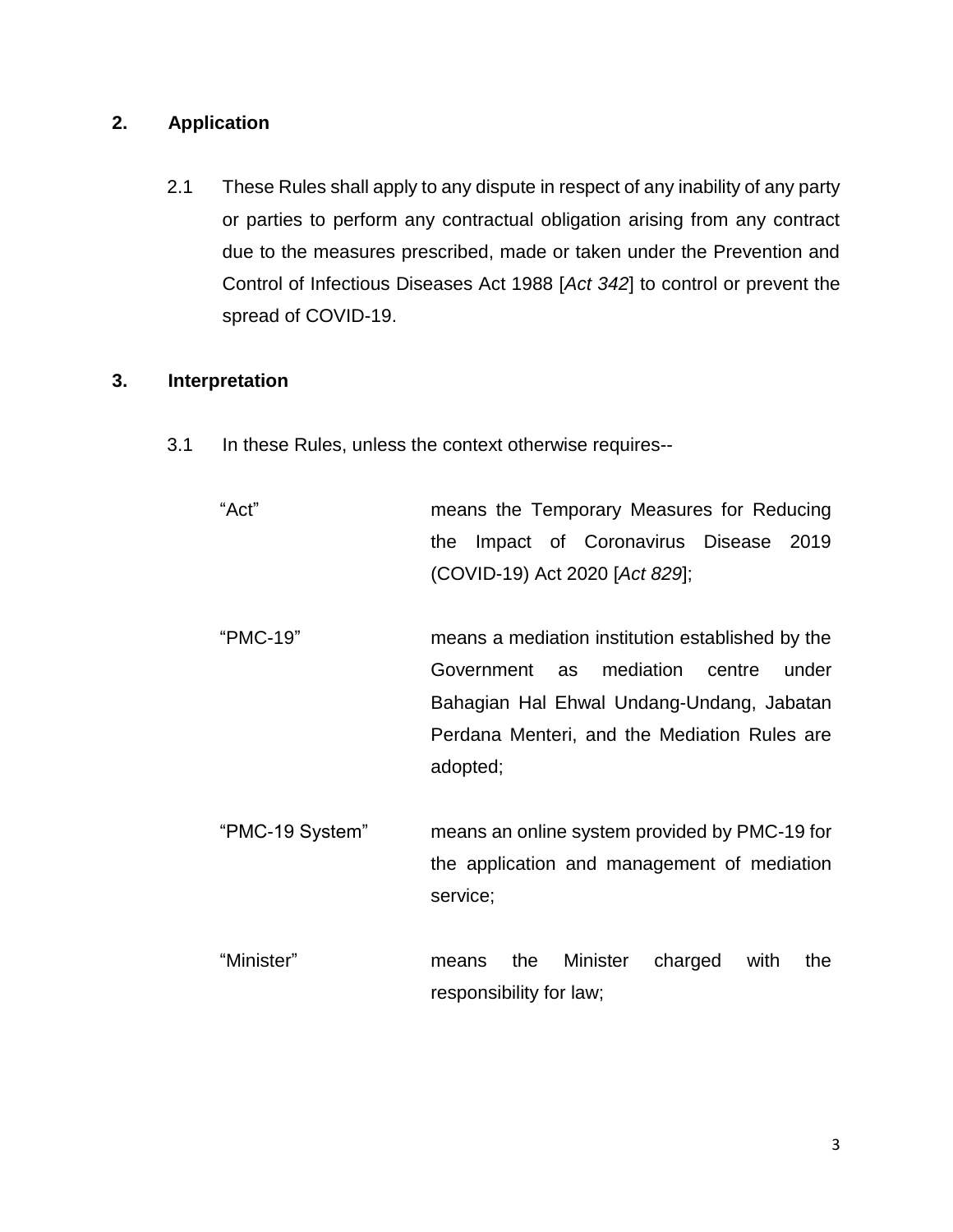"mediation" means a voluntary process in which a mediator facilitates communication and negotiation between parties to assist the parties in reaching an agreement regarding a dispute;

"mediator" means a well-trained mediator who has been –

- (i) accredited by any, domestic or international, mediation accreditation body as agreed by the Government; and
- (ii) appointed by the Minister;

"party" means party or parties to a mediation process registered and approved under PMC-19 System;

"rules" means the Mediation Rules 2022; or Mediation Rules 2022 that adopted by PMC-19;

"Government" means the Government of Malaysia;

"case manager" means the case manager appointed by the Malaysian Bar, Sabah Law Society or The Advocates Association of Sarawak as it thinks fit and proper;

"mediation means an oral or written statement made-

- communication" (a) during a mediation;
	- (b) in relation to a mediation; or
	- (c) for the purposes of considering, conducting, participating in, commencing, continuing,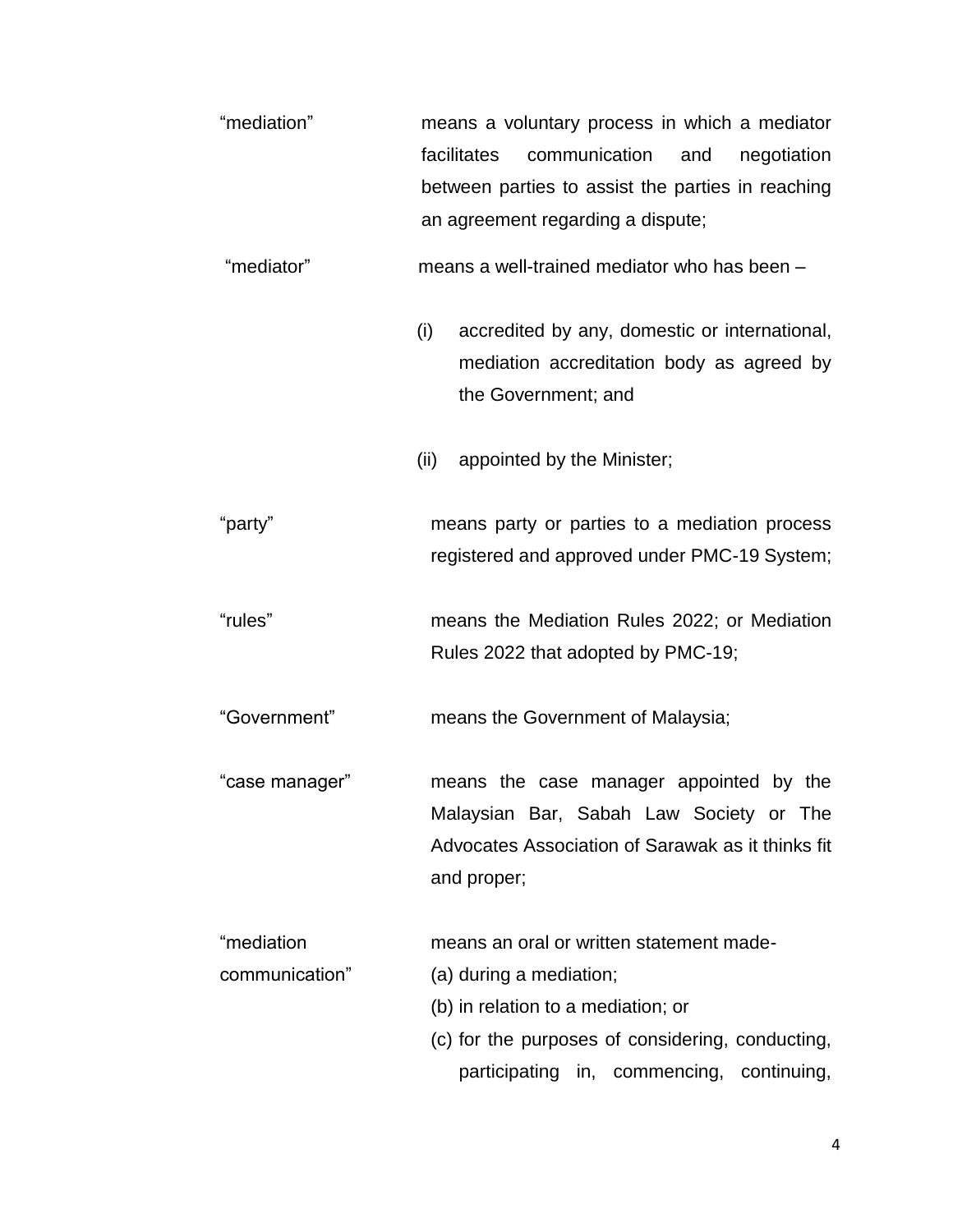reconvening or concluding a mediation or retaining a mediator;

- "non-party" means a person who participates in a mediation, other than a party or mediator, and includes counsels of each party, experts in the subject matter of a dispute and witness;
- "PMC-19 Scheme" means an arrangement between the Government and The Malaysian Bar, Government and The Advocates Association of Sarawak or Government and Sabah Law Society whereby The Malaysian Bar, The Advocates Association of Sarawak or Sabah Law Society is to provide mediation service through PMC-19.

## PART II COMMENCEMENT OF MEDIATION

### **4. Commencement of mediation**

- 4.1 An application for the mediation service in relation to PMC-19 scheme may only be made for matters arising from –
	- (a) any dispute which the sum of contract amount shall not be more than RM500,000.00 except for a construction work contract or construction consultancy contract and any other contract related to the supply of construction material, equipment or workers in connection with a construction contract; and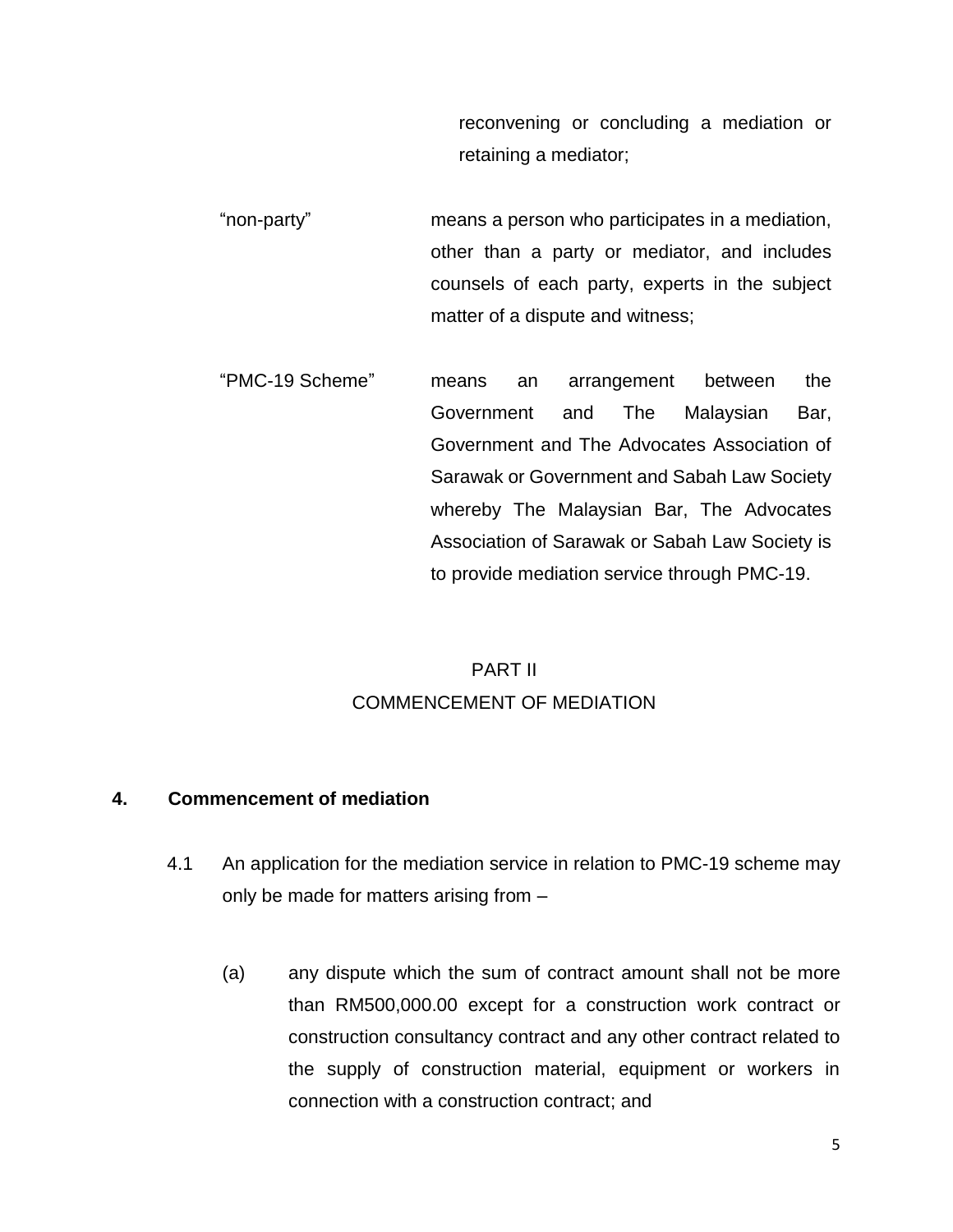- (b) any dispute relating to the inability of any party or parties to perform any contractual obligation due to the measures prescribed, made or taken under Act 342 to control or prevent the spread of COVID-19.
- 4.2 Any dispute determined in subrule 4.1 above may be resolved through mediation and an application for mediation may be made through PMC-19 System at [www.pmc19.gov.my.](http://www.pmc19.gov.my/)
- 4.3 Any application for mediation service under PMC-19 requires the consent of both disputed parties in relation to a contract.

### **5. Mediation agreement**

- 5.1 If both contractual parties agree to refer a dispute to PMC-19 for mediation service, such parties shall enter into a mediation agreement in **FORM A**.
- 5.2 The mediation agreement shall be in writing and signed by the parties.
- 5.3 Upon submission of **Form A** through PMC-19 System, the parties shall be deemed to have been accepted, and be bound by the rules.

# PART III MEDIATOR

### **6. Appointment of Mediators**

6.1 The Minister shall appoint a number of mediator who will be assigned by the case manager to assist the Parties in the mediation.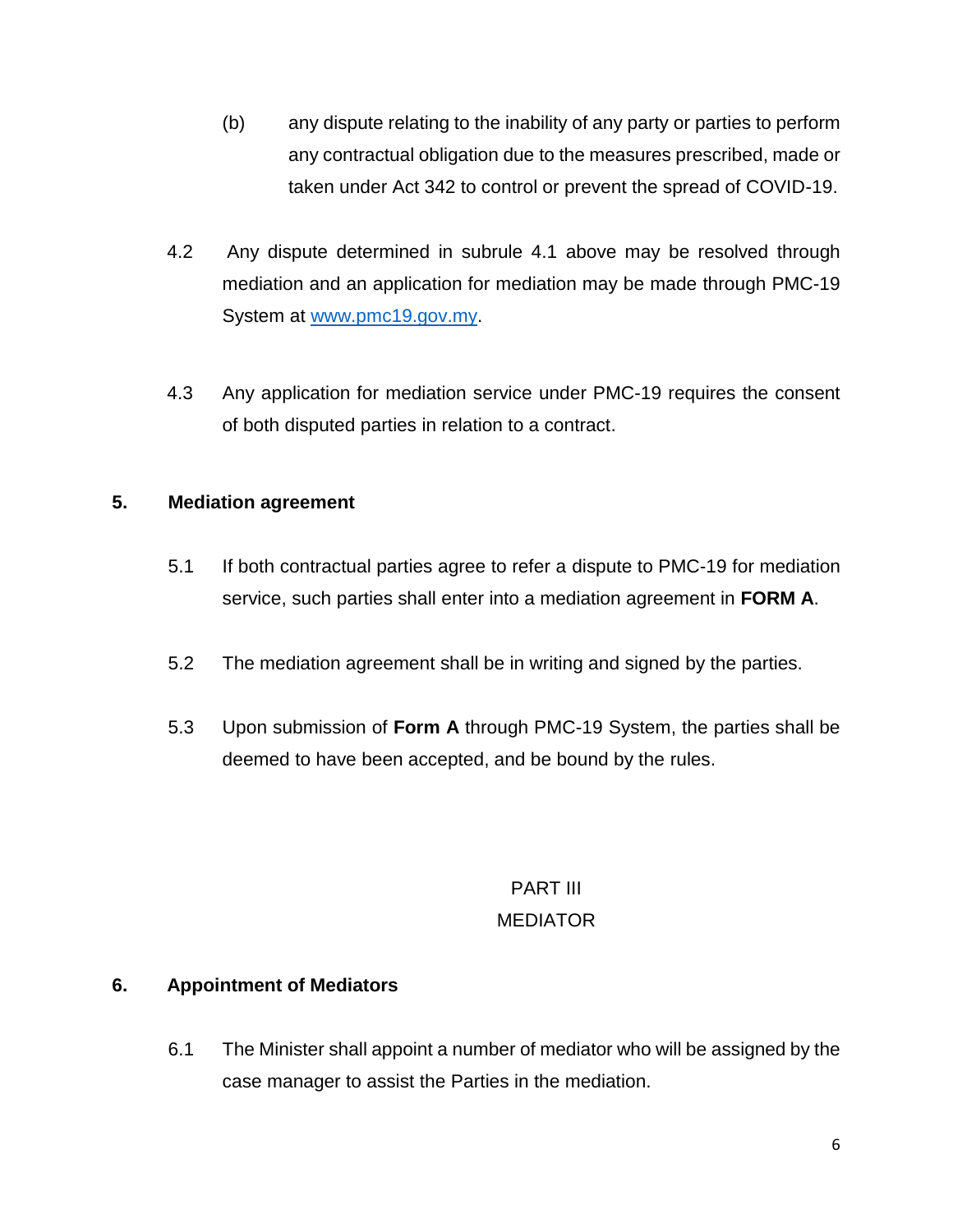- 6.2 The mediator appointed under this Part shall
	- (a) possess the relevant qualification, special knowledge or experience in mediation through training or formal tertiary education; or
	- (b) satisfy the requirement of PMC-19 in relation to a mediator.
- 6.3 The mediator appointed under this Part shall disclose, before commencement of mediation, any known fact that a reasonable man would consider likely to affect his impartially as mediator, including a financial or personal interest in the outcome of mediation through a written declaration.

### **7. Termination of mediators**

- 7.1 The Minister may terminate the appointment of a mediator if the mediator appointed under this Part –
	- (a) no longer possess the relevant qualifications or special knowledge or experience in mediation;
	- (b) no longer satisfies the requirement of PMC-19 in relation to a mediator;
	- (c) is found to have financial or personal interest in the dispute; or
	- (d) is found to have obtained the appointment by way of fraud or misrepresentation.
- 7.2 Notwithstanding subrule 7.1, the parties may terminate the appointment of a mediator for any reason and shall inform the Minister and the mediator the reason for termination subject to the approval of the Minister.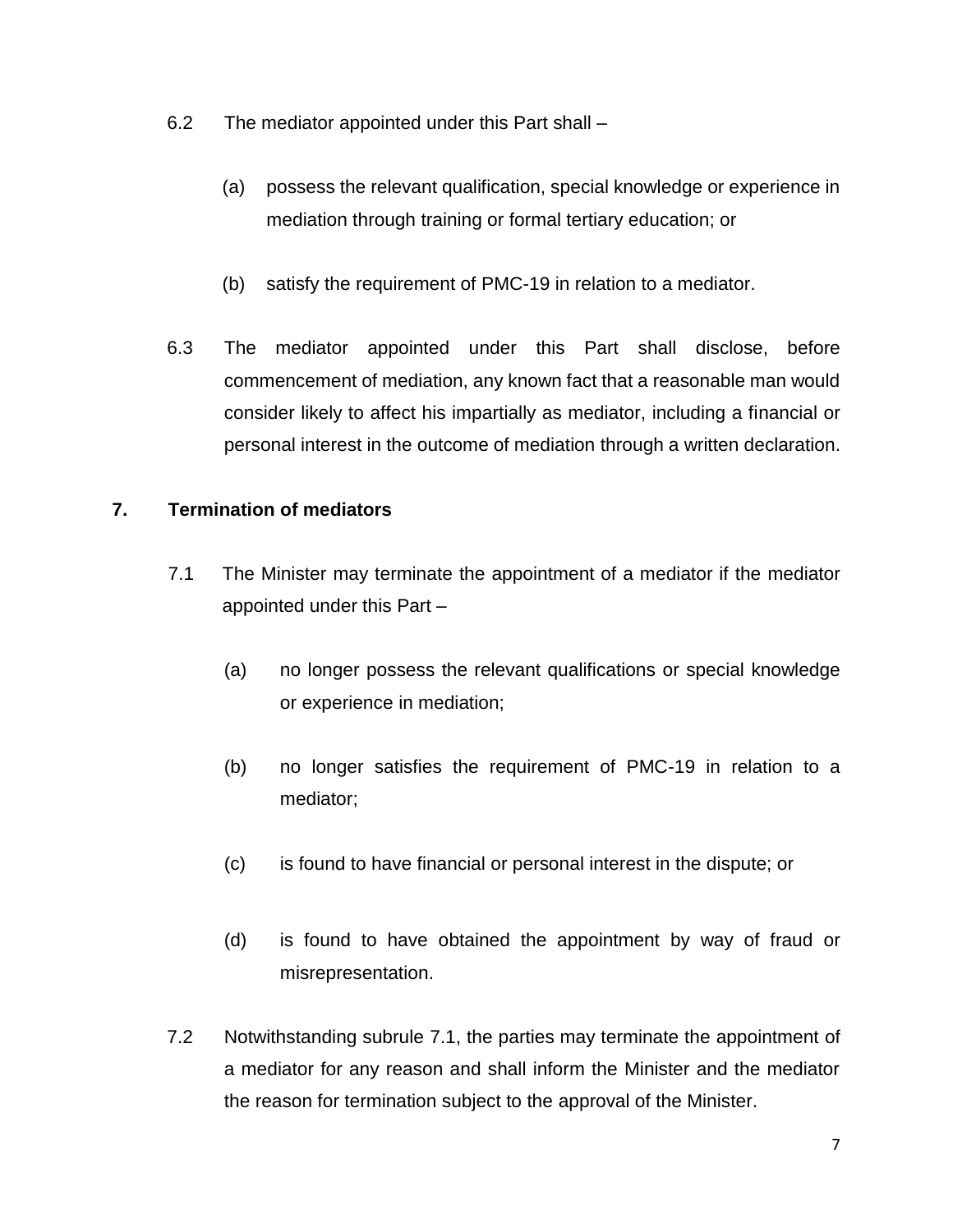#### PART IV

### MEDIATION PROCESS

#### **8. Mediation date, time, venue and language of mediation**

- 8.1 A case manager shall determine a suitable date, time and venue for Mediation.
- 8.2 Parties shall comply with the date, time and venue of the mediation as directed by the case manager
- 8.3 However, the Parties are allowed to change the date and time by submission of a notice to the case manager.
- 8.4 An application to change the date and time of mediation by the parties is allowed once if PMC-19 has been notified with not less than seven (7) days from the scheduled mediation.
- 8.5 The language used in mediation shall be in Malay or English except the Minister direct otherwise.

### **9. Role of mediators**

- 9.1 A mediator shall facilitate mediation and determine the manner in which the mediation is to be conducted.
- 9.2 The mediator may assist the parties to reach a satisfactory resolution of the dispute and suggest options for the settlement of the dispute.
- 9.3 The mediator shall ensure the mediation is carried out in compliance with these rules.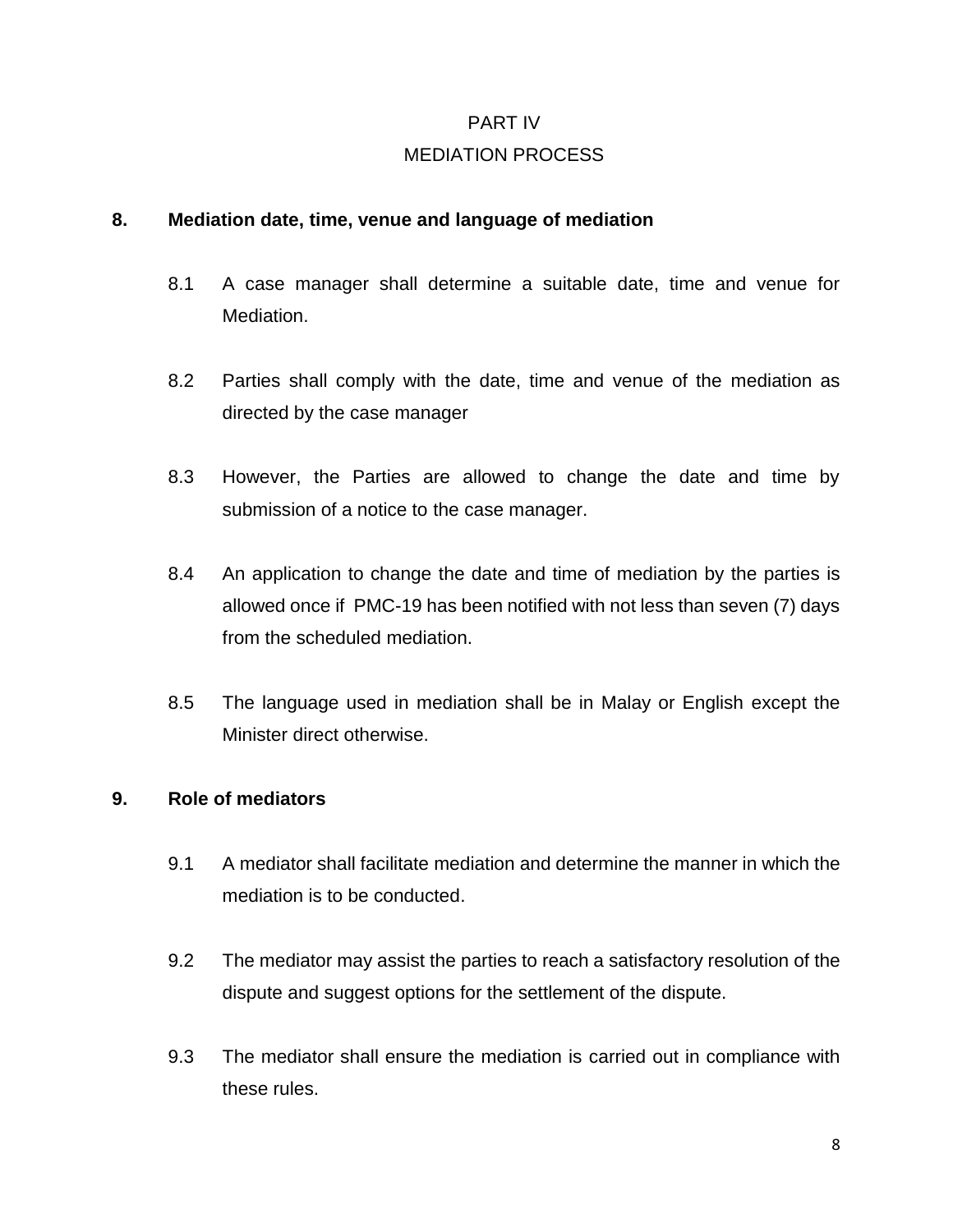- 9.4 For the purpose of subrule 9.1, the mediator shall act independently and impartially.
- 9.5 The mediator shall furnish the information as required by PMC-19 in relation to mediation through PMC-19 System.

### **10. Submission of statements to mediators**

- 10.1 A mediator may request each party to submit a statement setting out the brief facts of the dispute, supplemented by any document the party deem appropriate to submit.
- 10.2 At any stage of a mediation, a mediator may request any party to submit any additional information or the document as the mediator deems appropriate.

### **11. Conduct of mediation**

- 11.1 A mediator shall ensure that the mediation is privately conducted and he may meet with the parties together or with each party separately.
- 11.2 The party shall attend the mediation session in person and unrepresented by any person.
- 11.3 In the case of body of corporate, the party may be represented by their authorised officer to act for him in mediation, and the authorised document shall be provided to the mediator before the mediation session commences.
- 11.4 Notwithstanding subrule 11.1 —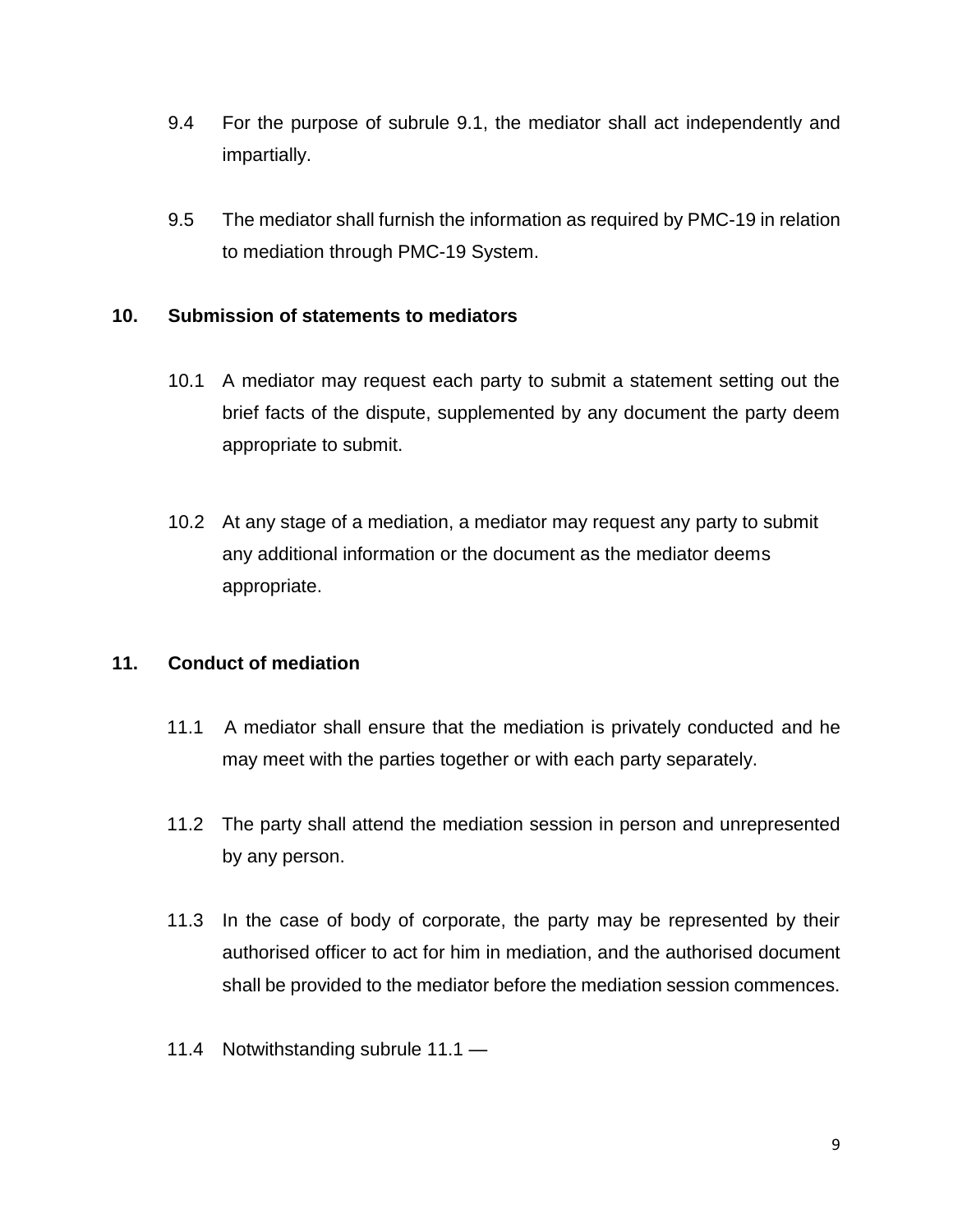- (a) a non-party of any party's choice may participate in mediation to assist the party, subject to the consent of the mediator and the case manager;
- (b) a non-party of a mediator's choice may participate in mediation to assist the mediator during the mediation, subject to the consent of parties and the case manager; and

without additional cost to the parties and the Government.

- 11.5 There shall be no transcript, formal record and audio-visual recording of the mediation.
- 11.6 The mediator may seek for expert advice on any technical issue in relation to a dispute subject to consent of the Parties and such costs shall be borne by the Parties.
- 11.7 The mediator may end the mediation if, in his opinion, further effort at mediation would not contribute to a satisfactory resolution of the dispute between the parties.
- 11.8 Notwithstanding subrule 11.7, the mediator shall call off the mediation assigned to him on the grounds of illegality, criminality or tax evasion purpose.
- 11.9 The mediator shall not postpone the mediation assigned to him except for the legitimate reason and with a prior written approval from PMC-19.
- 11.10 The mediator may apply to the case manager for online mediation subject to the following: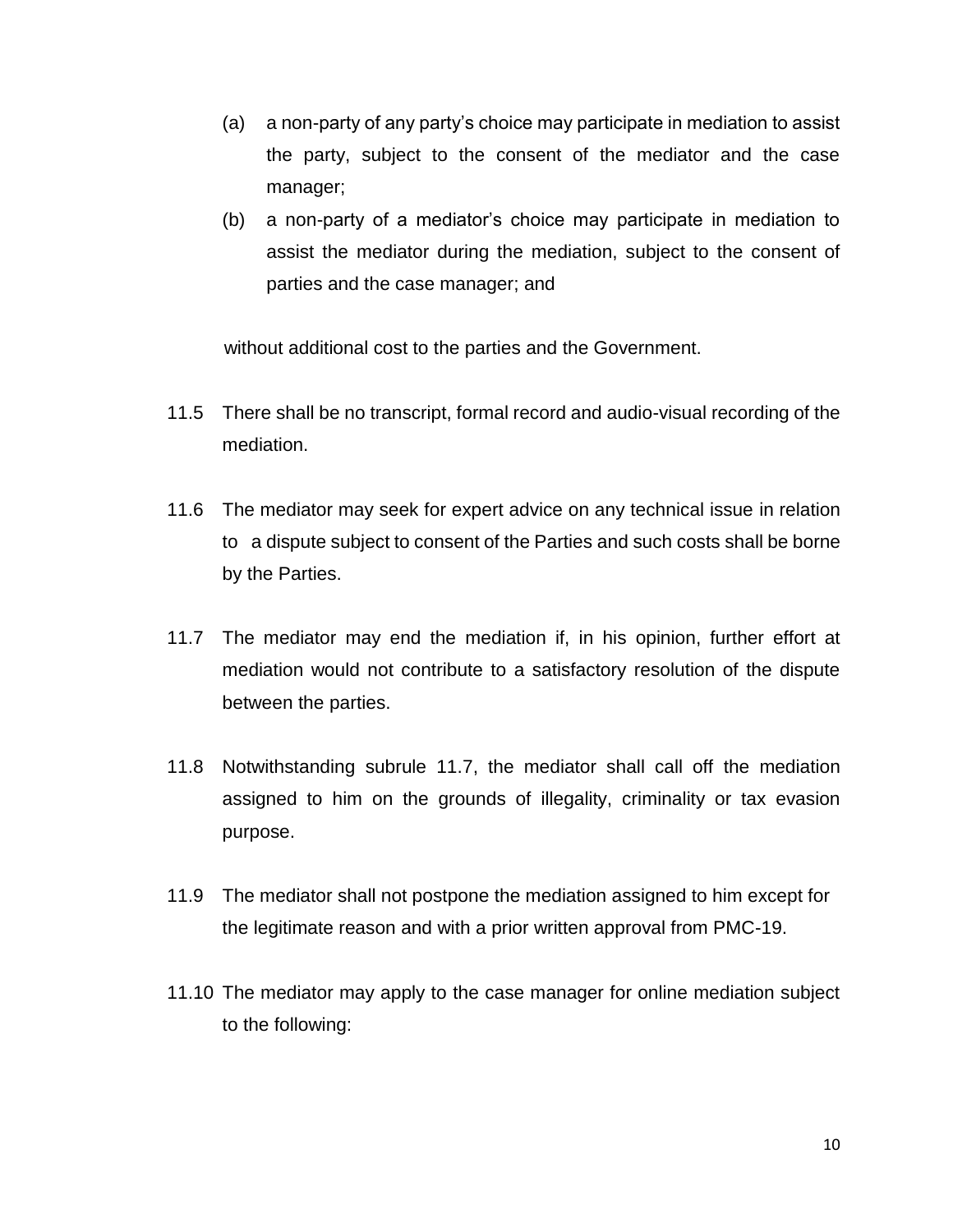- (a) any severe COVID-19 outbreak or the need for a cross border mediation within Malaysia;
- (b) the willingness of the parties to agree for usage of an online mediation application;
- (c) the mediator has acquired knowledge to run an online mediation platform;
- (d) the mediator is ready with the secure and reliable online mediation platform;
- (e) the mediator is ready with a secure and reliable internet connection, and the transmission of data without any delay;
- (f) the parties having the online mediation conducted in the States of Malaya and Federal Territories shall be accompanied by the counsels;
- (g) the parties having the online mediation conducted in Borneo States may be accompanied by the counsels.
- 11.11 Parties shall participate in mediation in good faith to resolve their differences or disputes.
- 11.12 Parties shall ensure that all information submitted via PMC-19 System is accurate and precise.

### PART V

### CONCLUSION OF MEDIATION

### **12. Conclusion of mediation**

12.1 A mediation shall conclude –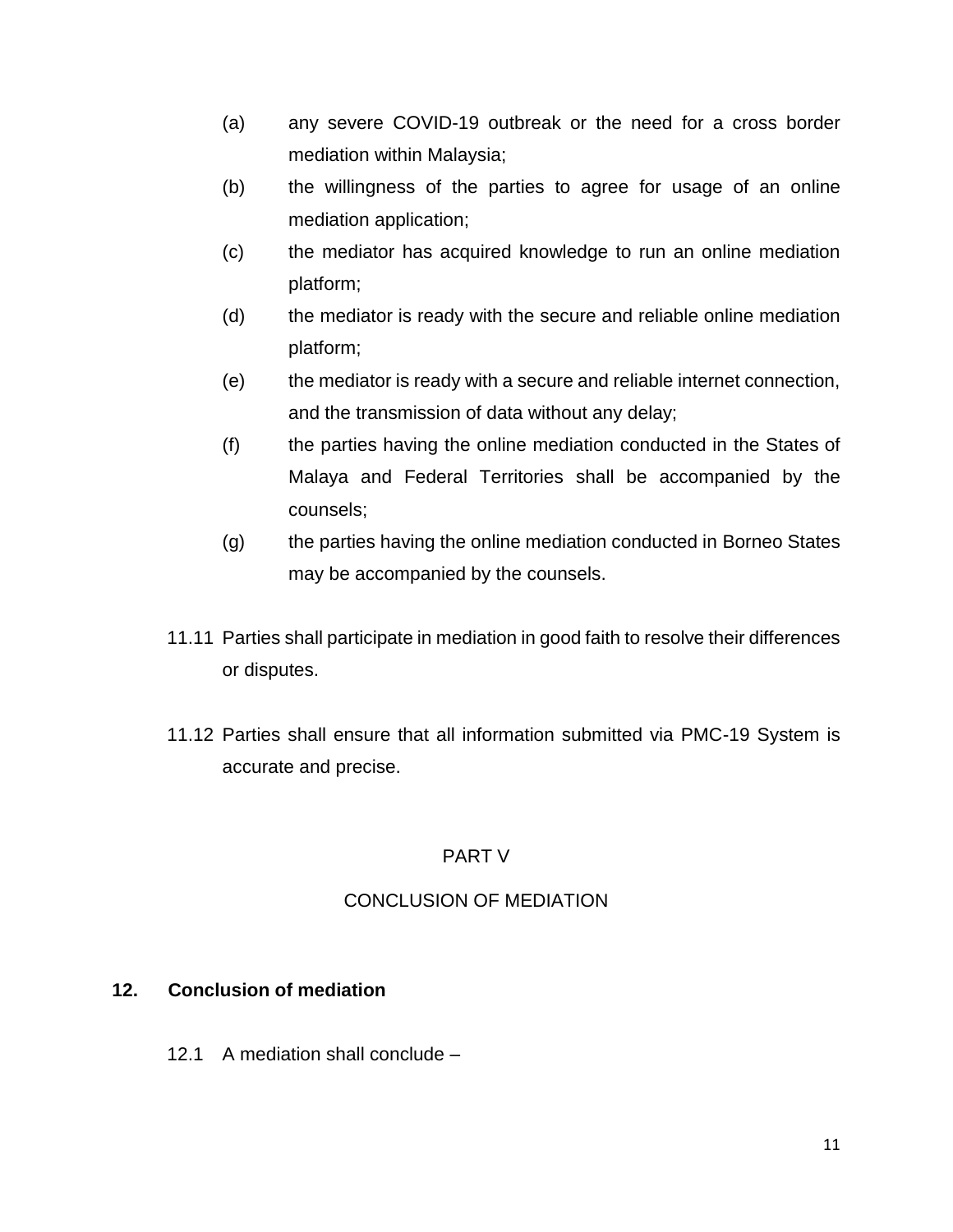- (a) upon the signing of a settlement agreement by the parties under rule 13;
- (b) upon the issuance of a written declaration by a mediator to the parties stating that a further effort at mediation would not contribute to a satisfactory resolution of the dispute;
- (c) upon the issuance of a written declaration by the parties to the mediator stating that the mediation is terminated; or
- (d) Unless otherwise provided by mediation agreement referred to in rule 5---
	- (i) upon the issuance of a written declaration by a party to another party and the mediator stating that the mediation is terminated;
	- (ii) upon the withdrawal from mediation by any party; or
	- (iii) upon the death of any party or incapacity of any party.

### **13. Settlement agreement**

- 13.1 Upon the conclusion of mediation and the reaching of an agreement by the parties regarding a dispute, the parties shall enter into a settlement agreement.
	- (i) The settlement agreement shall be prepared; and shall be produced by a mediator within the allocated session.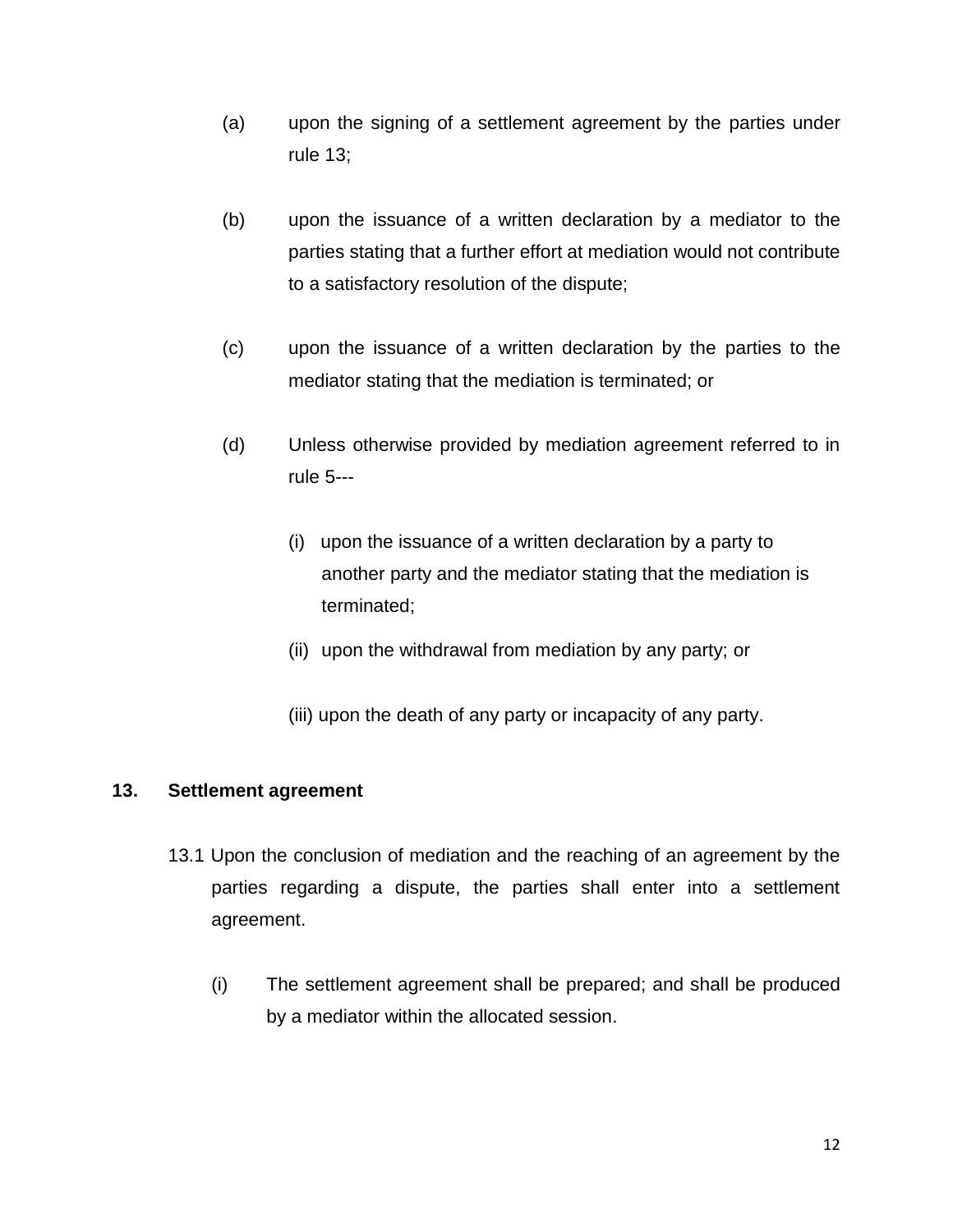- (ii) The mediator may consult his counsels for the preparation of the settlement agreement and such consultation cost shall be borne by the mediator.
- (iii) The mediator shall authenticate the settlement agreement and furnish a copy of the agreement to the parties by hand or registered post.

### **14. Effect of settlement agreement**

14.1 A settlement agreement shall be binding on the parties.

### PART VI

### CONFIDENTIALITY AND PRIVILEGE

### **15. Confidentiality**

- 15.1 No person shall disclose any mediation communication.
- 15.2 No mediation communication shall be used by any person who involved in mediation for any collateral or ulterior purpose, and he shall undertake to keep it confidential and not to use it, the following:
	- (a) the facts that the mediation is to be taken place or has taken place;
	- (b) any view expressed, suggestion or proposal for a settlement made by any party in the course of the mediation;
	- (c) any proposal, suggestion or view expressed by the mediator;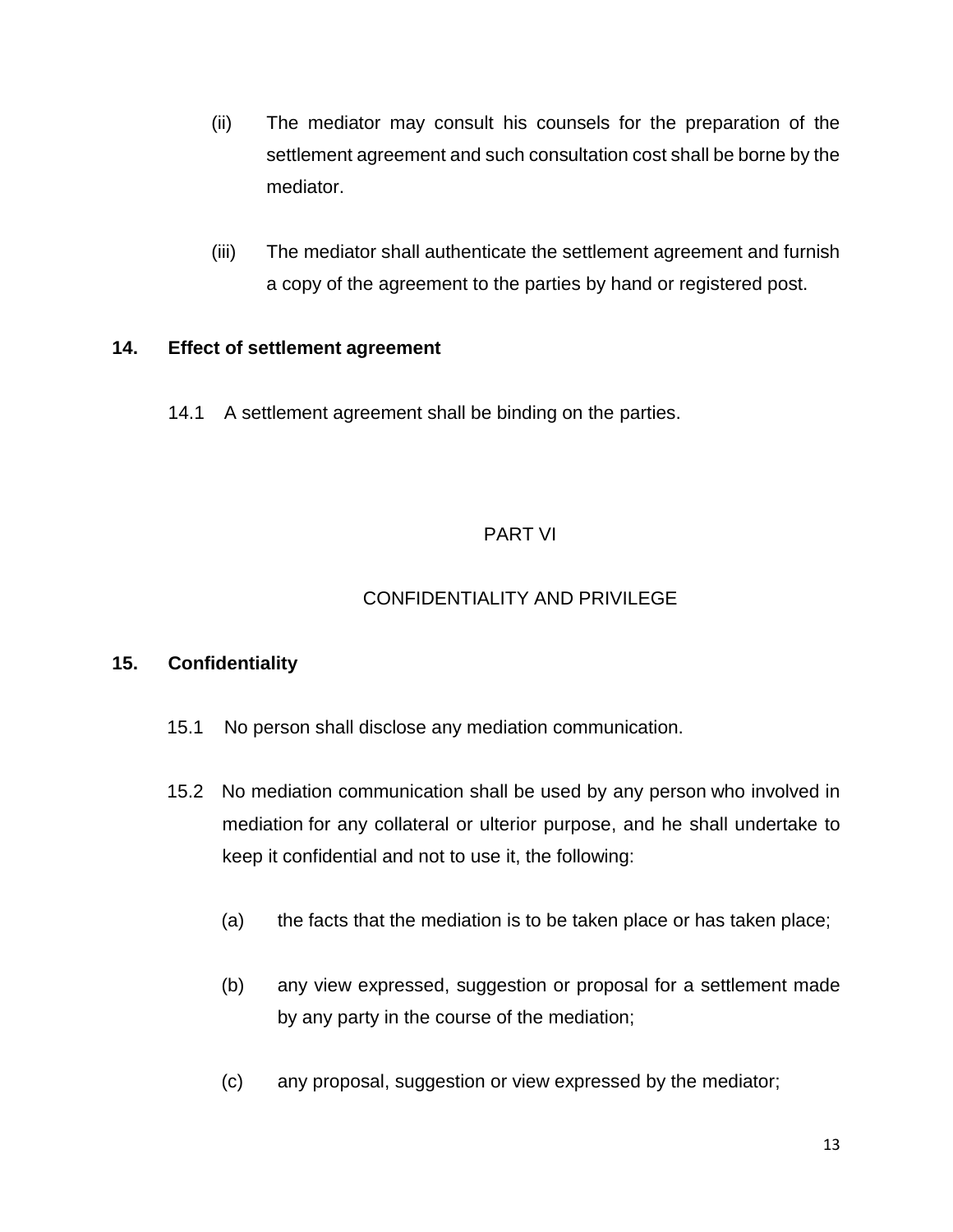- (d) the facts that a proposal for the settlement made by the mediator is accepted or otherwise by the other party;
- (e) all information, whether in oral or writing, which is produced for or raised in relation to the mediation, including any settlement agreement provided that the information is required or necessary to implement and enforce the settlement agreement; and
- (f) any trade secret or process.
- 15.3 Notwithstanding subrule 15.1 or 15.2, mediation communication may be disclosed or used if-
	- (a) the disclose or use is made with the consent of the parties;
	- (b) the disclose or use is made with the consent of the person who gives the mediation communication;
	- (c) the disclose or use is required under this rule or for the purpose of any civil proceeding or criminal proceeding under any written law; or
	- (d) the disclosure or use is under any written law for the purpose of implementation of the settlement agreement.

### **16. Privilege**

- 16.1 Any mediation communication is privileged and shall not subject to discovery or be admissible in evidence in any proceeding.
- 16.2 Notwithstanding subrule 16.1, the Mediation communication is not privileged if –
	- (a) the privilege is expressly waived in writing by the parties, the mediator and the non-party;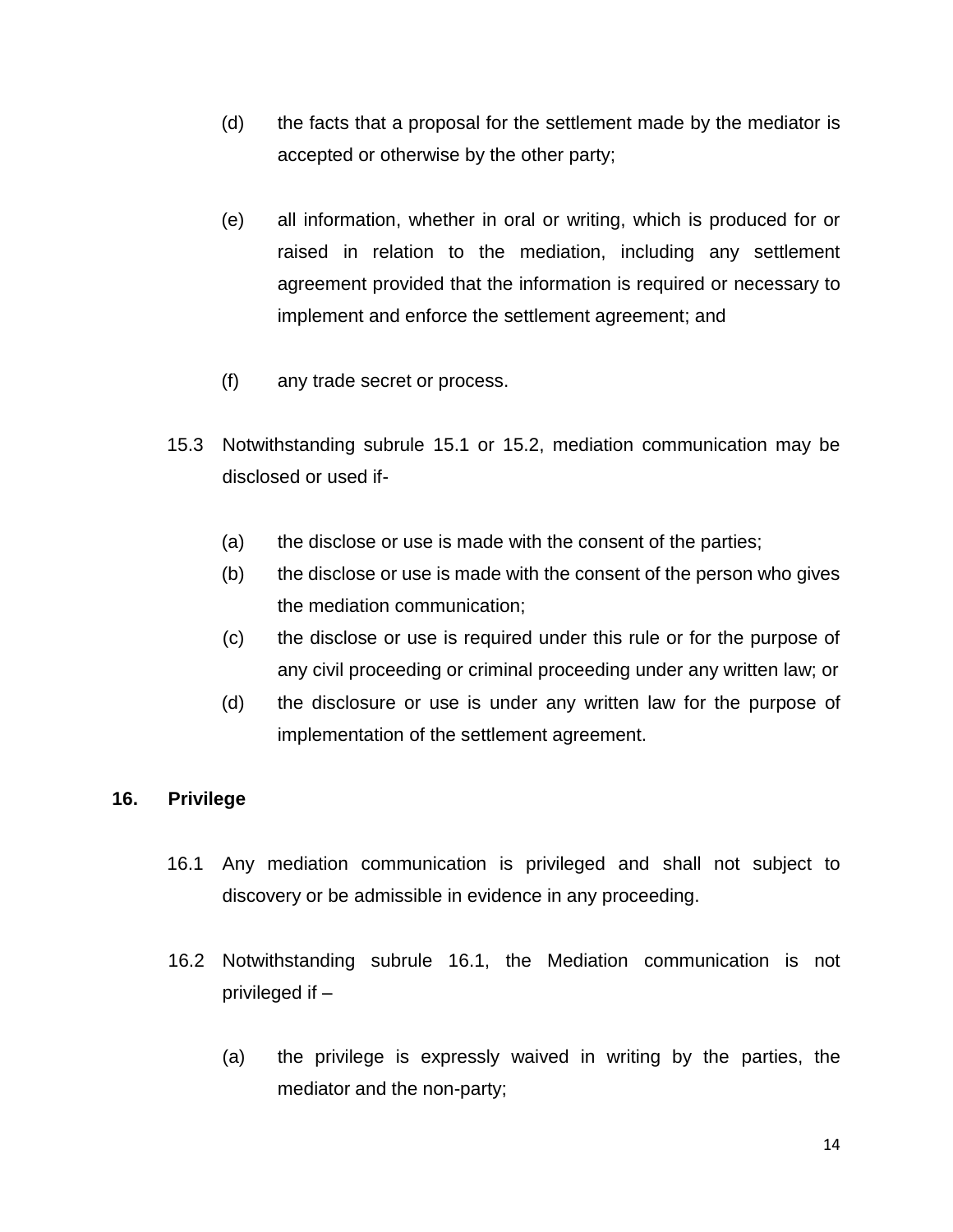- (b) it is a public document by virtue of the Evidence Act 1950 [*Act 56*];
- (c) it is a threat to inflict bodily injury or commit a crime;
- (d) it is used or intended to be used to plan a crime, attempt to commit or commit a crime, or to conceal a crime or criminal activity or an ongoing crime or ongoing criminal activity;
- (e) it is sought or offered to prove or disprove a claim or complaint of professional misconduct or malpractice filed against a mediator; or
- (f) it is sought or offered to prove or disprove a claim or complaint of professional misconduct or malpractice filed against a party, nonparty of a party based on their conduct during any mediation session.

# PART VII **MISCELLANEOUS**

### **17. Costs**

- 17.1 The Government shall pay RM2,000.00 per session comprising of four (4) hours for mediation service provided by a mediator under PMC-19 scheme.
- 17.2 The scheme is divided into two categories and the mediation service provided by the mediator may extend and up to five (5) sessions which amount to twenty (20) hours depending on the dispute amount.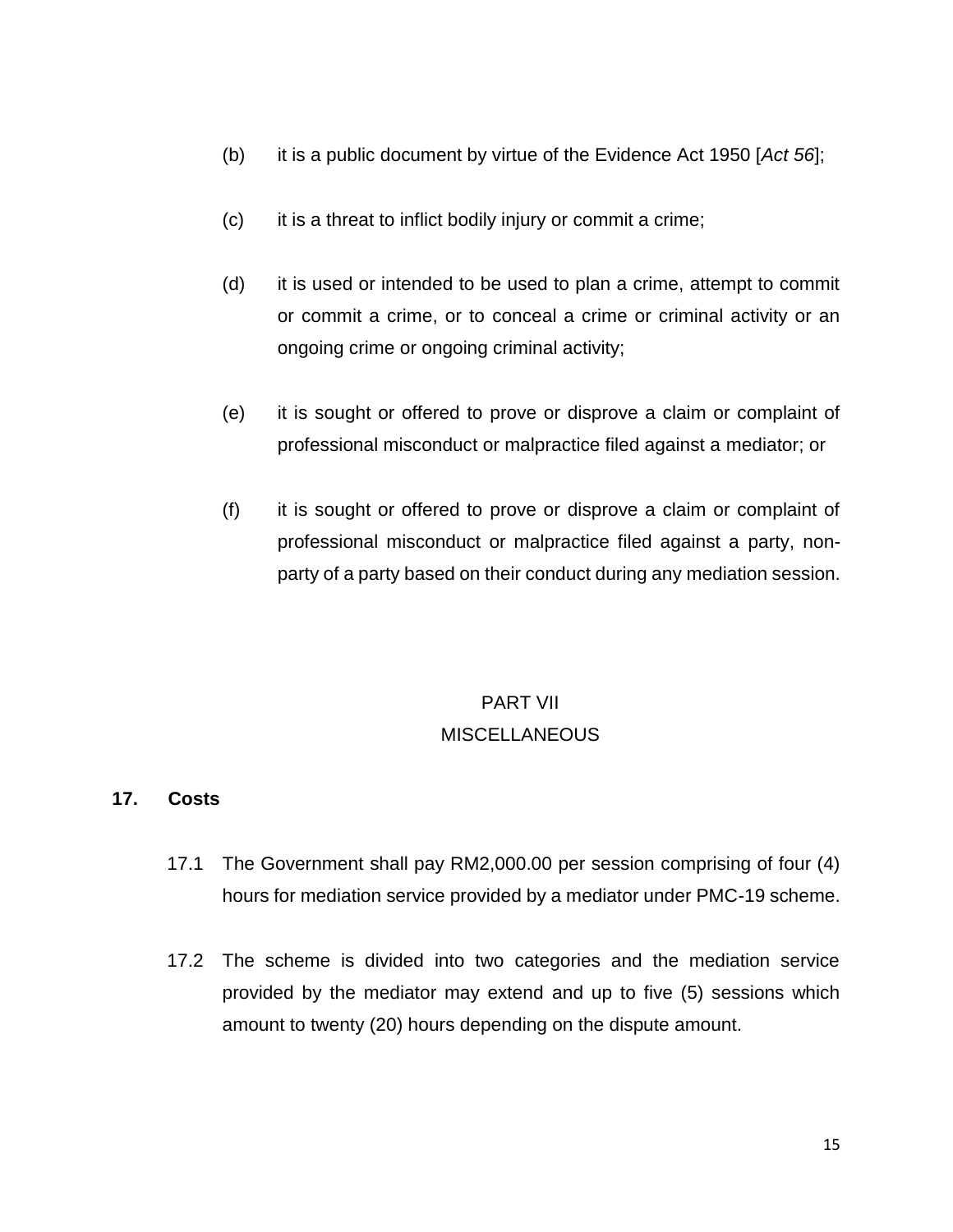17.3 The costs of mediation in which borne by the Government shall be provided as per Table 1 below:

| Table 1         |                |                |                                |               |  |  |  |
|-----------------|----------------|----------------|--------------------------------|---------------|--|--|--|
| <b>CATEGORY</b> | <b>DISPUTE</b> | <b>SESSION</b> | <b>HOURS</b>                   | <b>AMOUNT</b> |  |  |  |
|                 | <b>AMOUNT</b>  |                |                                |               |  |  |  |
| A               | RM1.00 to      | $\overline{1}$ | $\mathbf{1}$<br>$\overline{4}$ | RM2,000.00    |  |  |  |
|                 | RM150,000.00   |                | hours                          |               |  |  |  |
|                 |                |                |                                |               |  |  |  |
| Β               | RM150,001.00   | $1 - 4$        | $1 - 4$                        | RM2,000.00    |  |  |  |
|                 | to             |                | hours                          |               |  |  |  |
|                 | RM500,000.00   |                |                                |               |  |  |  |
|                 |                |                | $5 - 8$                        | RM4,000.00    |  |  |  |
|                 |                |                | hours                          |               |  |  |  |
|                 |                |                |                                |               |  |  |  |
|                 |                |                | $9 - 12$                       | RM6,000.00    |  |  |  |
|                 |                |                | hours                          |               |  |  |  |
|                 |                |                |                                |               |  |  |  |
|                 |                |                | $13 - 16$                      | RM8,000.00    |  |  |  |
|                 |                |                | hours                          |               |  |  |  |
| $\mathsf C$     | More than      | $1 - 5$        | $1 - 4$                        | RM2,000.00    |  |  |  |
|                 | RM500,000.00   |                | hours                          |               |  |  |  |
|                 |                |                |                                |               |  |  |  |
|                 |                |                | $5 - 8$                        | RM4,000.00    |  |  |  |
|                 |                |                | hours                          |               |  |  |  |
|                 |                |                | $9 - 12$                       | RM6,000.00    |  |  |  |
|                 |                |                | hours                          |               |  |  |  |
|                 |                |                |                                |               |  |  |  |
|                 |                |                | $13 - 16$                      | RM8,000.00    |  |  |  |
|                 |                |                | hours                          |               |  |  |  |
|                 |                |                |                                |               |  |  |  |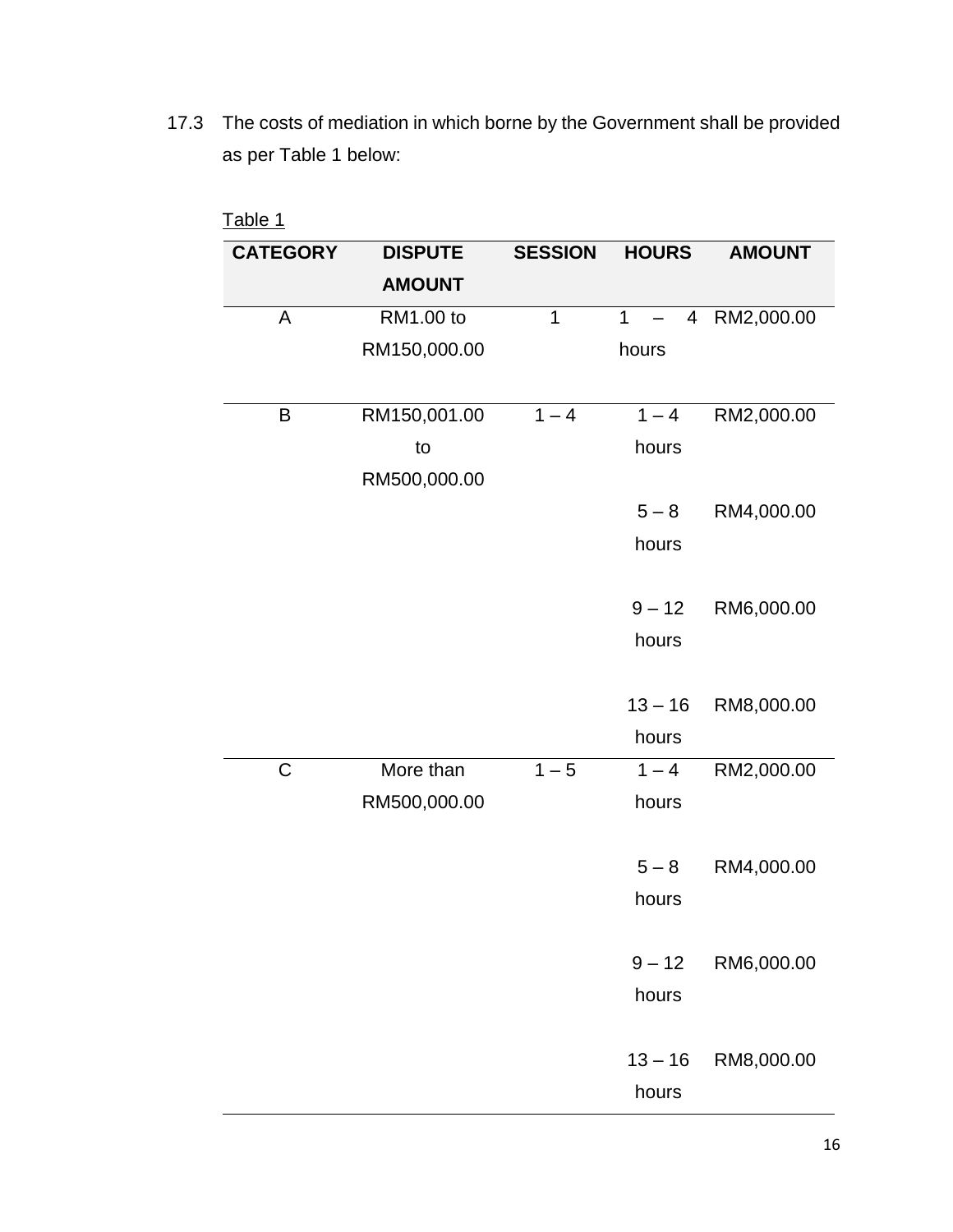### **CATEGORY DISPUTE AMOUNT SESSION HOURS AMOUNT**

 $17 - 20$ RM10,000.00

hours

### \*Notes for Table 1

- I. Maximum session for Category  $A =$  one session four hours.
- II. Maximum session allowed for Category B= sixteen (16) hours.
- III. Maximum session allowed for Category C= twenty (20) hours.
- IV. Extension of mediation session
	- (i)  $5 8$  hours: such an extension to be decided by the mediator via PMC-19 System;
	- (ii)  $9 12$  hours: such an extension to be decided by PMC-19 upon an application by the mediator through an email to PMC-19 before the end of the previous mediation session;
	- (iii) 13 16 hours: such an extension to be decided by PMC-19 upon an application by the mediator through an email to PMC-19 before the end of the previous mediation session, by emailing; or
	- (iv) 17 20 hours: such an extension to be decided by PMC-19 upon an application by the mediator through an email before the end of the previous mediation session.
- 17.4 Subject to the subrule 17.3, the mediation costs under PMC-19 scheme is to be borne by the Government unless—
	- (a) a contract in which the dispute amount is more than RM500,000 except for a construction work contract or construction consultancy contract and any other contract related to the supply of construction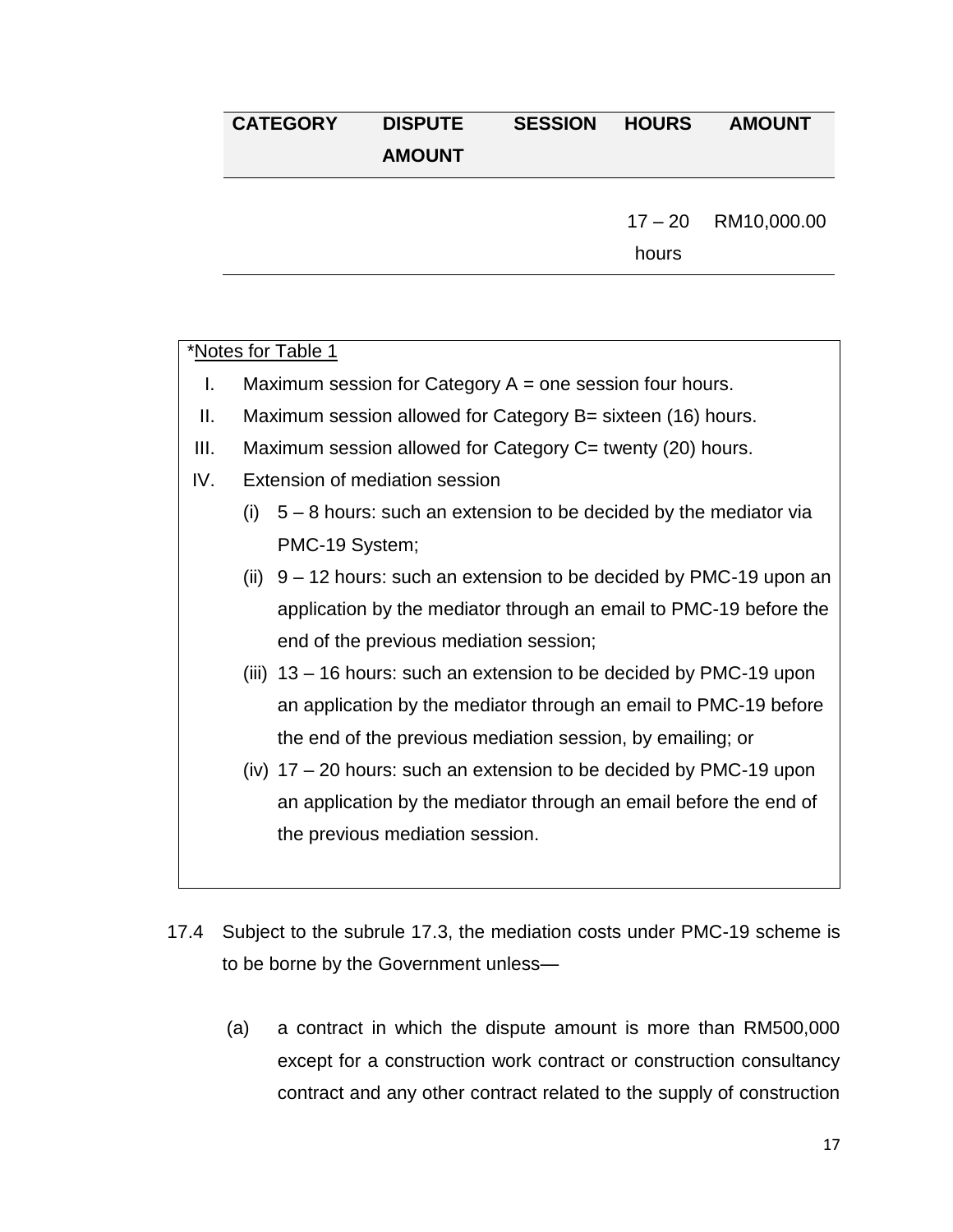material, equipment or workers in connection with a construction contract;

- (b) the inability of any party or parties to perform any contractual obligation other than the measures prescribed, made or taken under the Prevention and Control of Infectious Diseases Act 1988 [*Act 342*] to control or prevent the spread of COVID-19; or
- (c) any contract which is not subjected to law of Malaysia.
- 17.5 in addition to subrule 17.3, the parties shall bear their own cost if they wish to extend the mediation beyond the allocated time.

### **18. Liability of mediators**

18.1 A Mediator shall not be liable for any act or omission in respect of anything done or omitted to be done in the discharge of his functions as a mediator unless the act or omission is proved to have been fraudulent or involves professional misconduct.

### **19. Protection for public officers of PMC-19**

19.1 No matter or thing done by the public officer of PMC-19 shall, if the matter or thing was done with bona fide for the purpose of carrying out the provisions of these rules subject him personally to any action, liability, claim or demand whatsoever.

### **20. Repeal and savings**

20.1 The Mediation Rules of Pusat Mediasi COVID-19 is repealed.